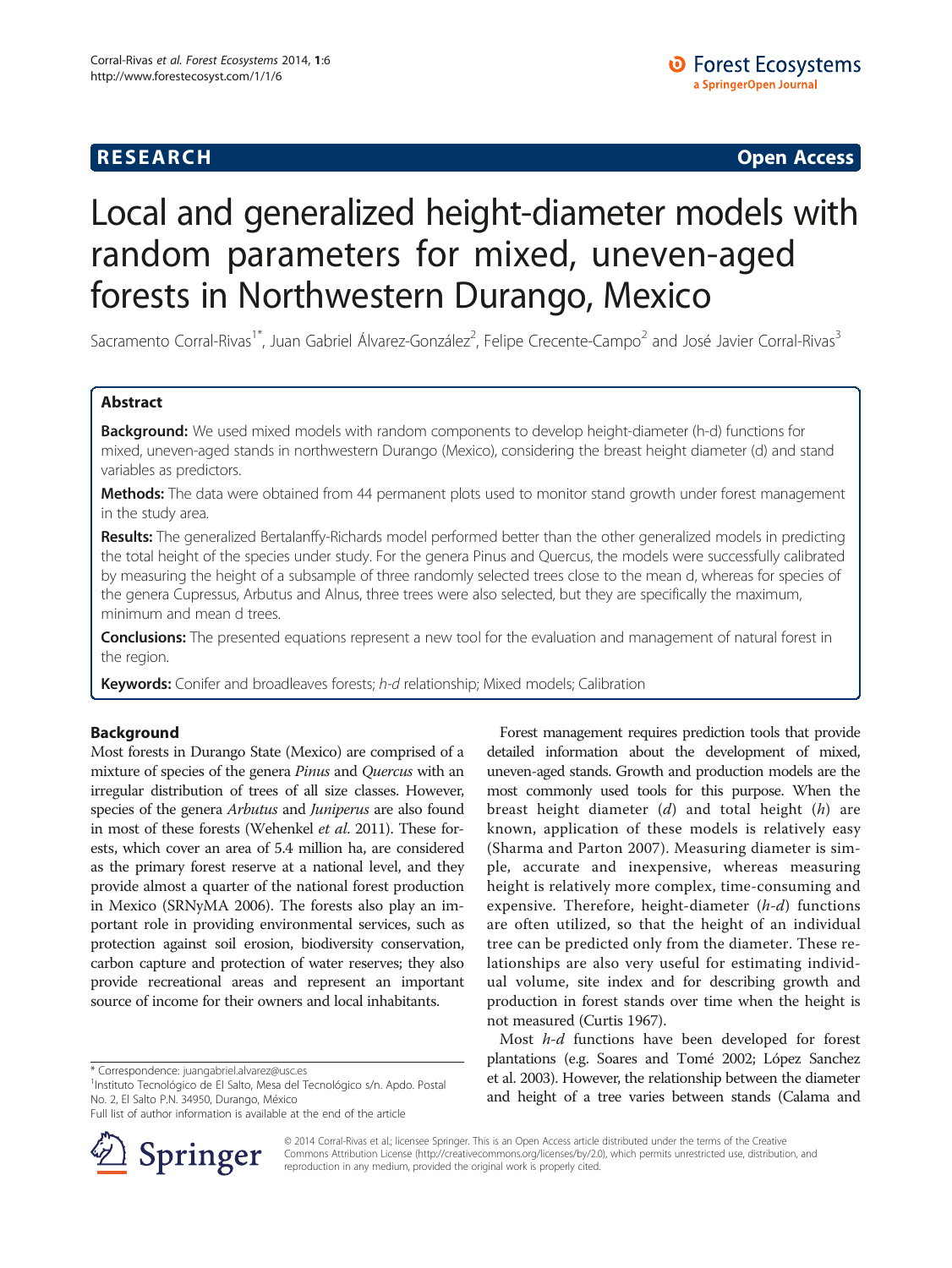Montero [2004](#page-7-0)) because it depends on stand characteristics such as density and site index (Sharma and Zhang [2004](#page-7-0)). Moreover, the h-d relationship also varies over time within the same stand (Curtis [1967](#page-7-0)). Such considerations indicate that stand variables should be used to construct generalized functions that represent all possible conditions in forest stands (Temesgen and Gadow [2004](#page-8-0)). This is particularly important in mixed, uneven-aged stands in which different species, ages, structures and levels of competition coexist (Vargas-Larreta et al. [2009\)](#page-8-0).

The hierarchical structure of h-d data (i.e. trees grouped in plots and plots grouped in stands) results in a lack of independence between measurements because the observations in each sampling unit will be correlated (Gregoire [1987\)](#page-7-0). Mixed models have been successfully used to address this type of problem (e.g. Lappi [1997](#page-7-0); Calama and Montero [2004;](#page-7-0) Castedo Dorado et al. [2006](#page-7-0)). This approach simultaneously estimates fixed parameters (parameters that are common to the entire population) and *random* parameters (parameters that are specific to each plot) within the same model and enables the variability between plots of the same population to be modelled.

The objectives of this study were as follows: i) to compare different local *h-d* equations for the mixed, uneven-aged forests in north-western Durango; ii) to develop new generalized h-d equations for different groups of species based on the best local model previously fitted iii) to use the local and the generalized equations to study the capacity of mixed models to explain the variability in the  $h$ -d relationship; and iv) to determine the most suitable size and type of sample for calibrating the functions fitted with mixed models.

# Methods

#### Study area

The study was carried out in the Ejido San Diego de Tezains, Municipality of Santiago Papasquiaro, Durango State, Mexico (between 105° 53′ 36″ and 106° 12′ 40″ W and 24° 48′ 16″ and 25° 13′ 32″ N). The predominant vegetation in the area is mixed, uneven-aged forests of Pinus and Quercus. The altitude above sea level of the study area varies between 1,400 and 3,000 m. The prevailing climate is temperate: the annual precipitation ranges between 800 and 1,100 mm and the mean annual temperature varies between 8°C in the highest elevations and 24°C in the lowest elevations (García [1981\)](#page-7-0).

# Data

The data were obtained from 44 permanent plots used to monitor the growth and production of the forests in the Ejido San Diego de Tezains. These plots, which were established in 2008, were selected with the aim of representing all types of vegetation, site qualities and diameter distributions in managed stands. The plots,

of size 50x50 m, are distributed under a systematic grid sampling approach that varies between 3 and 5 km, and will be remeasured at 5 year intervals. We recorded the following main variables: number of trees, species code, breast height diameter at  $1.3$  m  $(d, cm)$ , total tree height  $(h, m)$ , azimuth  $(°)$  and radius  $(m)$  from the centre of the plot (point where the diagonals cross) towards all trees of breast height diameter ≥5 cm.

The database included 25 species, which were classified on the basis of their growth patterns into the following 13 groups for posterior analysis: 1 (Pinus arizonica), 2 (P. ayacahuite), 3 (P. durangensis), 4 (P. herrerae), 5 (P. lumholtzii), 6 (P. teocote), 7 (P. douglasina), 8 (Quercus sideroxyla), 9 (other species of Quercus: Q. arizonica, Q. mcvaughii, Q. durifolia, Q. crassifolia, Q. jonesii, Q. rugosa and Q. *laeta*), 10 *Pinus* species (all species of the genus Pinus [codes 1 to 7]), 11 Quercus species (all species of the genus *Quercus* [codes 8 and 9]), 12 other conifer species (Juniperus deppeanna, J. durangensis and Cupresus lusitanica) and 13 other broadleaf species (Arbutus arizonica, A. bicolor, A. madrensis, A. tesselata, A. xalapensis and Alnus firmifolia).

We examined the distribution of the pairs of  $h$ - $d$  data for each species or group graphically to identify any possible anomalies. As extreme data points were observed, a systematic approach, similar to the one proposed by Bi ([2000\)](#page-7-0) for detecting abnormal data points, was applied to increase the efficiency of the process. A local quadratic equation with a smoothing parameter of 0.25 (selected after iterative fitting and visual examination of the smoothed curves for different smoothing parameters overlaid on the data), was fitted for each of the species or group. In this approach, the number of extreme values accounted for about 1% for all species together, which were excluded from the database used for fitting the equations. The main descriptive statistics for the breast height diameter and the total height of the main groups that included the species under study are shown in Table [1](#page-2-0).

The following stand variables were calculated from the trees registered in each plot: number of trees per hectare  $(N,$  trees ha<sup>-1</sup>), stand basal area  $(G, m^2 h a^{-1})$ , mean square diameter  $(d_e, cm)$ , dominant height (estimated as the mean height of the 100 largest diameter trees per hectare, independently of the species  $[H_0, m]$ , dominant diameter (estimated as the mean diameter of the 100 largest diameter trees per hectare, independently of the species  $[D_0, \text{cm}]$ ) and Hart's index (%) estimated as follows:  $HI = \frac{10000}{\sqrt{N}} * H_0.$ 

# Comparison of equations

We selected a total of 27 *local* equations (Huang *et al.* [2000](#page-7-0)) for data fitting. We also studied the relationship between the stand variables and the parameters of the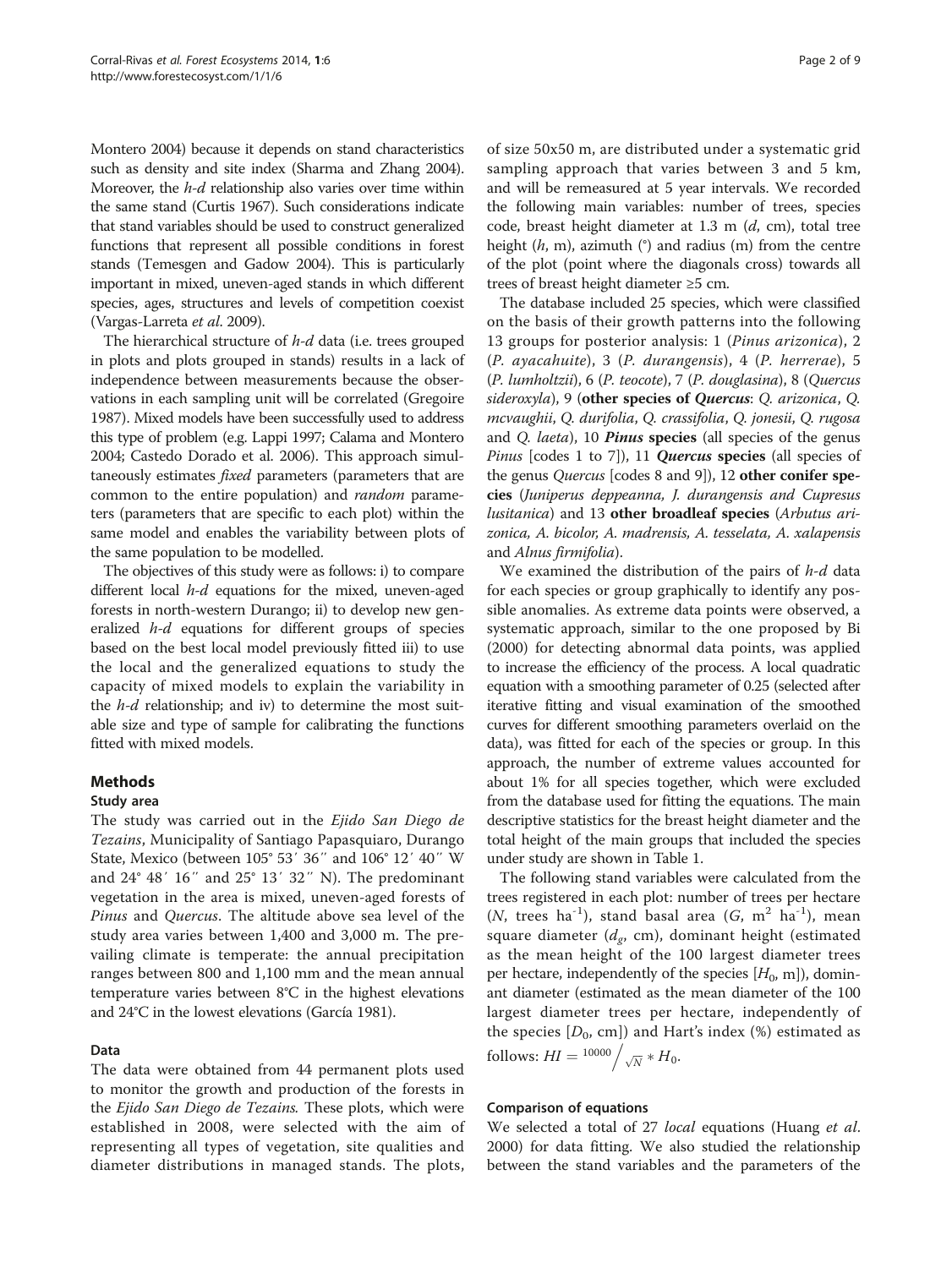| Group                | <b>Plots</b> | Number of<br>observations |      | $d$ (cm) |      | h(m)      |      |      |      |           |
|----------------------|--------------|---------------------------|------|----------|------|-----------|------|------|------|-----------|
|                      |              |                           | Mean | Max.     | Min. | <b>SD</b> | Mean | Max. | Min. | <b>SD</b> |
| Pinus species        | 44           | 4033                      | 18.0 | 99.5     | 6.9  | 1.0       | 12.1 | 38.1 | 2.3  | 5.7       |
| Quercus species      | 44           | 1801                      | 18.4 | 90.0     | 6.1  | 10.8      | 8.7  | 29.8 | 1.8  | 4.2       |
| Other conifer spp.   | 31           | 188                       | 17.6 | 75.0     | 7.5  | 12.2      | 7.9  | 16.5 | 2.5  | 2.9       |
| Other broadleaf spp. | 38           | 302                       | 16.7 | 56.5     | 7.3  | 9.5       | 6.6  | 14.0 | 2.2  | 2.3       |

<span id="page-2-0"></span>Table 1 Summary statistics of the database used in fitting the h-d equations

SD: standard deviation.

local equations that best described the h-d relationship, with the aim of improving the accuracy of the equation and developing new generalized functions.

For preliminary selection, we used ordinary non-linear least squares (ONLS) to fit each of the local equations to the data from the 13 established groups, with the MODEL procedure in SAS/ETS<sup>®</sup> statistical software package (SAS Institute Inc [2008\)](#page-7-0). We evaluated the goodness of fit of the models by graphical analysis and by considering the following statistics, calculated from the residuals: root mean square error (RMSE), the coefficient of determination  $(R<sup>2</sup>)$ , bias, and Bayesian information criterion (BIC; Schwarz [1978\)](#page-7-0). We used the following formulae to calculate these statistics:

$$
RMSE = \sqrt{\frac{\sum_{i=1}^{i=n} (h_i - \hat{h}_i)^2}{n-k}}
$$
(1)

$$
R^{2} = \left[1 - \frac{\sum_{i=1}^{i=n} (h_{i} - \hat{h}_{i})^{2}}{\sum_{i=1}^{i=n} (h_{i} - \bar{h})^{2}}\right]
$$
(2)

$$
Bias = \frac{\sum_{i=1}^{i=n} (h_i - \hat{h}_i)}{n}
$$
 (3)

$$
\text{BIC} = n \ln \left( \sum_{i=1}^{i=n} \left( h_i - \hat{h}_i \right)^2 / (n - k) \right) + k \cdot \ln(n) \tag{4}
$$

where  $h_i$ ,  $\hat{h}_i$  and  $\bar{h}$  are the observed and estimated heights and the mean of the observed heights, respectively; *n* is the number of observations used in the fitting;  $k$  is the number of parameters in the equation, and ln is the natural logarithm.

As each local equation has different strengths and weaknesses, which may lead to different goodness-of-fit results for each group of species, we used a Qualification Index  $(QI_t)$  to evaluate the goodness of fit by considering the values of  $R^2$  (with high values representing good fits), Bias (with low absolute values representing good fits) and RMSE and BIC (with low values representing good fits). For this index, a value of 1 is assigned to the equation that was best for each group of species and a value of 0 to the others. The qualifications obtained for each equation and statistics were then summed as follows:  $QI_{total} = \sum_{i} \sum_{j} QI_{ij}$ ; where  $QI_{ij}$  is the qualification for the

 $j$ -th goodness of fit criterion in the  $i$ -th group of species.

For the local equation for which the  $QI_{total}$  was highest for the defined groups, we used graphical analysis and the CORR procedure in SAS (SAS Institute Inc [2008\)](#page-7-0) to analyse the relation between each of the parameters and the main stand variables, with the aim of testing different forms of generalized equations.

#### Effect of mixed models

The  $h$ -d observations made in plots and stands may be highly correlated, thus violating the principle of independence of error terms (Calama and Montero [2004](#page-7-0)). One procedure used to deal with correlated observations is to fit mixed models, in which the variability between the sampling units can be explained by including random parameters, which are estimated at the same time as the fixed parameters (Lappi [1997](#page-7-0); Calama and Montero [2004\)](#page-7-0).

Basically, the parameter vector of a non-linear mixed model can be defined as follows (Pinheiro and Bates [1998](#page-7-0)):

$$
\mathbf{\Phi}_j = \mathbf{A}_j \mathbf{\lambda} + \mathbf{B}_j \mathbf{b}_j \tag{5}
$$

where  $\Phi_i$  is the parameter vector  $r \times 1$  (where r is the total number of parameters in the model) specified for the *j*-th plot,  $\lambda$  is the vector  $p \times 1$  of the common fixed parameters for the whole population  $(p)$  is the number of fixed parameters in the model),  $\mathbf{b}_j$  is the vector  $q \times 1$  of the random parameters associated with the  $j$ -th plot ( $q$  is the number of random parameters in the model),  $A_j$  and  $\mathbf{B}_i$  are matrices of size  $r \times p$  and  $r \times q$  for specific and random effects for the j-th plot, respectively.

The basic theory of non-linear mixed models says that the residual vector  $(\hat{\mathbf{e}}_{ij})$  and the random effects vector  $(b_i)$  are often assumed to be uncorrelated and normally distributed with mean zero and variance-covariance matrices  $\mathbf{R}_j$  and  $\mathbf{D}$ , respectively. The residual vector represents within subject (e.g., plot) variability and the random effects vector represents between subject variability (Littell et al. [1996](#page-7-0)).

We constructed the non-linear mixed effects model by selecting the local and generalized equations that yielded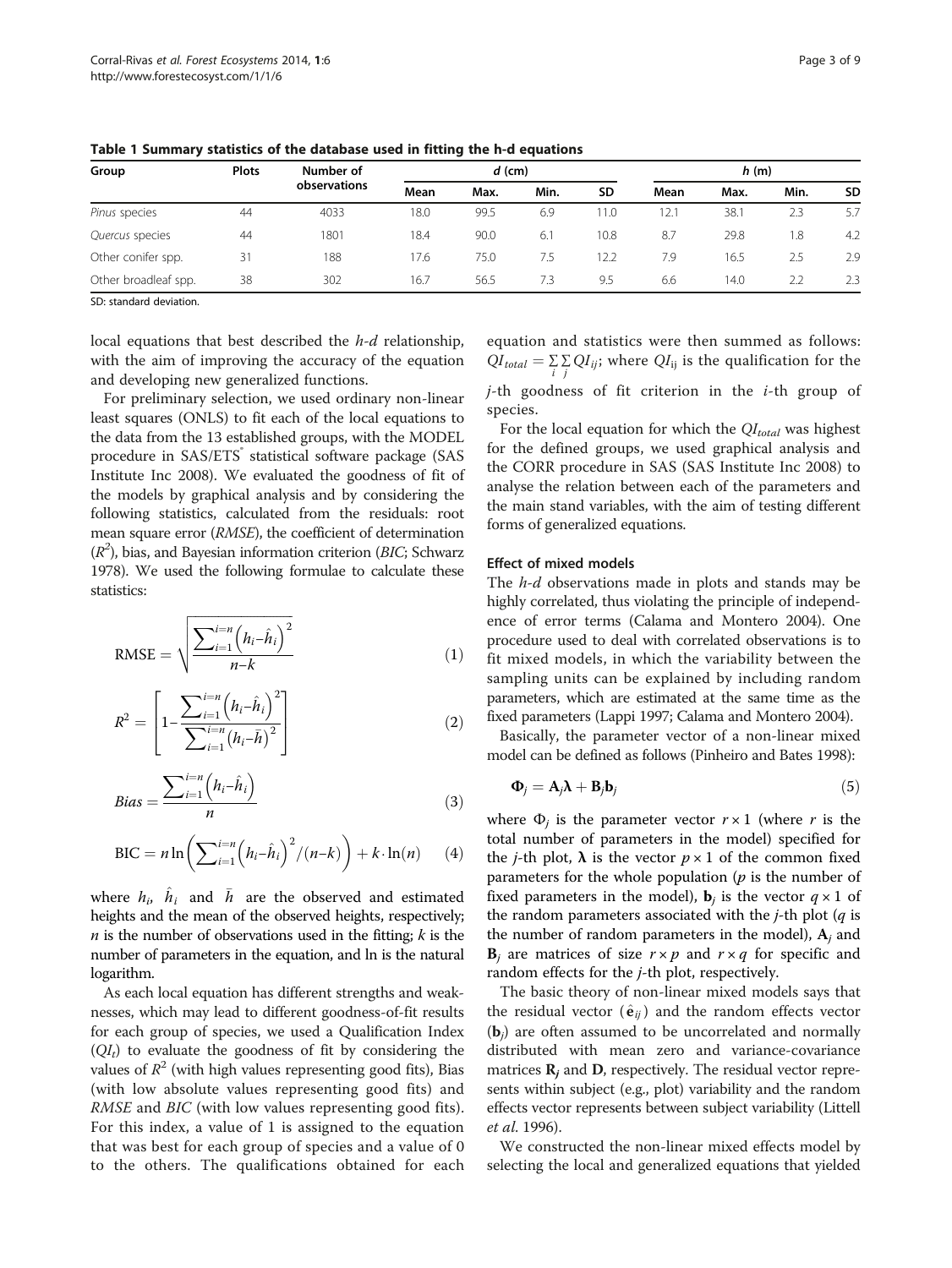<span id="page-3-0"></span>the best fits for the species groups defined using the NLMIXED procedure in SAS/ETS (SAS Institute Inc [2008](#page-7-0)). We tested different combinations of fixed and random parameters and compared the fitting statistics (RMSE,  $R^2$ , Bias and BIC), to determine which parameter (s) should be considered mixed.

#### Calibration

The inclusion of random parameters in  $h-d$  equations leads to two possible situations as regards prediction of the height of trees within a stand (Vonesh and Chinchilli [1997](#page-8-0)): i) a population mean response (PMR) when only diameters are measured (and the stand variables are included in the model in the case of generalized models) and the vector of random parameters is assumed to have an expected value of  $E(b_j) = 0$ ; and ii) a calibrated response, when the height of a subsample of  $m_i$  trees is measured along with diameter measurement in each new plot  $j$  (and the stand variables in the case of generalized models) and is subsequently used to calculate the specific random parameters of the new sampling units (Calibrated Response;  $CR$ ), i.e. vector  $\mathbf{b}_i$ , expressed as follows (Vonesh and Chinchilli [1997](#page-8-0)):

$$
\hat{\mathbf{b}}_j \approx \hat{\mathbf{D}} \hat{\mathbf{Z}}_j^{\mathrm{T}} \left( \hat{\mathbf{R}}_j + \hat{\mathbf{Z}}_j \hat{\mathbf{D}} \hat{\mathbf{Z}}_j^{\mathrm{T}} \right)^{-1} \hat{\mathbf{e}}_{ij}
$$
(6)

where  $\hat{\mathbf{D}}$  is the matrix  $q \times q$  of variances-covariances associated with the random parameters  $(q =$  number of random parameters included in the model), which is common to all plots and is estimated in the general model fitting procedure;  $\mathbf{R}_i$  is the  $m_i \times m_j$  estimated matrix of variancescovariances of the error term;  $\hat{\mathbf{e}}_{ij}$  is the residuals vector m  $\times$  1, the components of which are obtained as the difference between the observed height of each tree and the value predicted using the model with fixed parameters only; and  $\hat{\mathbf{Z}}_i$  is the matrix  $m \times q$  of the partial derivatives of the random parameters evaluated in  $\mathbf{b}_i = 0$ .

Two sampling options were considered for selecting the subsample of trees to measure within each for calibration of the local and generalized equations:

- (i) CR1: Measuring the total height of between 1 and 5 randomly selected trees within each plot that are close  $(\pm 10\%)$  to the mean breast height diameter.
- (ii) CR2: Measuring the total height of the tree of mean breast height diameter, or measuring the height of two trees – the mean and minimum breast height diameters, or measuring the height of three trees – the mean, minimum and maximum breast height diameters within each plot.

We evaluated these two alternatives in terms of the previously defined goodness-of-fit statistics ( $RMSE$ ,  $R^2$ and Bias), which we compared with the statistics obtained for the equations fitted by the ONLS and NLMIXED procedures.

# Results and discussion

### Local equations

In the comparison of the goodness-of-fit statistics for the local *h-d* equations fitted to the data for the 13 previously defined groups of species, the Bertalanffy-Richards equation (Bertalanffy [1949](#page-7-0); Richards [1959](#page-7-0)) consistently yielded the highest  $R^2$  and lowest RMSE values; however, the equations proposed by Stage ([1975](#page-8-0)) and Meyer [\(1940](#page-7-0)) yielded the lowest values of BIC, which gives preference to models containing few parameters over those containing several parameters (Table 2).

The Bertalanffy-Richards equation yielded the highest  $R^2$  values for 6 of the 13 species groupings and the lowest RMSE values for 4 of the groups. Finally, comparison of the BIC values indicated that this was the preferred equation only for the Quercus spp. grouping.

In selecting the best local equation, we also examined graphs of the residuals, the significance of the parameters and the mean bias for each equation. In this respect, the Bertalanffy-Richards equation was the preferred model. The final structure of the local Bertalanffy-Richards equation used was as follows:

$$
h = 1.3 + b_0 (1 - \exp(-b_1 \cdot d))^{b_2} \tag{7}
$$

where  $b_0-b_2$  are equation parameters and the rest of variables as defined in the data section.

The value of the goodness-of-fit statistics for Eq. (7) and the species groups are shown in Figure [1](#page-4-0).

Considering that the fitting statistics for the different broad groupings (Pinus species, Quercus species, other conifer species and other broadleaf species) are similar to those obtained for each individual species and that some parameters were not significant in the individual fits for some of the species, we decided to

Table 2 Qualification index for the 8 best local equations for the 13 groups of species

| <b>Equation</b>        |          | Qualification index $(QI_{ii})$ | $QI_{total}$ | %              |    |      |
|------------------------|----------|---------------------------------|--------------|----------------|----|------|
|                        | $R^2$    | <b>RMSE</b>                     | <b>Bias</b>  | BIC            |    |      |
| Bates and Watts (1980) | $\Omega$ |                                 |              |                | 3  | 5.8  |
| Meyer (1940)           | 0        |                                 | 0            | 3              | 4  | 7.7  |
| Stage (1975)           |          | ζ                               | $\Omega$     | 4              | 8  | 15.4 |
| Logarithmic            | 0        | ∩                               | $\Omega$     |                | 1  | 1.9  |
| Wykoff et al. (1982)   | 1        |                                 |              | $\mathfrak{D}$ | 5  | 9.6  |
| Bertalanffy-Richards   | 6        | 4                               | 4            | 1              | 15 | 28.8 |
| Hossfeld (1822)        | 3        |                                 | 7            | $\Omega$       | 11 | 21.2 |
| Weibull (1951)         | 2        | $\mathcal{P}$                   | ∩            |                | 5  | 9.6  |

 $QI_{total} = \Sigma \Sigma Q_{ij}$ ; where  $QI_{ij}$  is the qualification for the *j*-th goodness of fit criterion in the i-th group of species.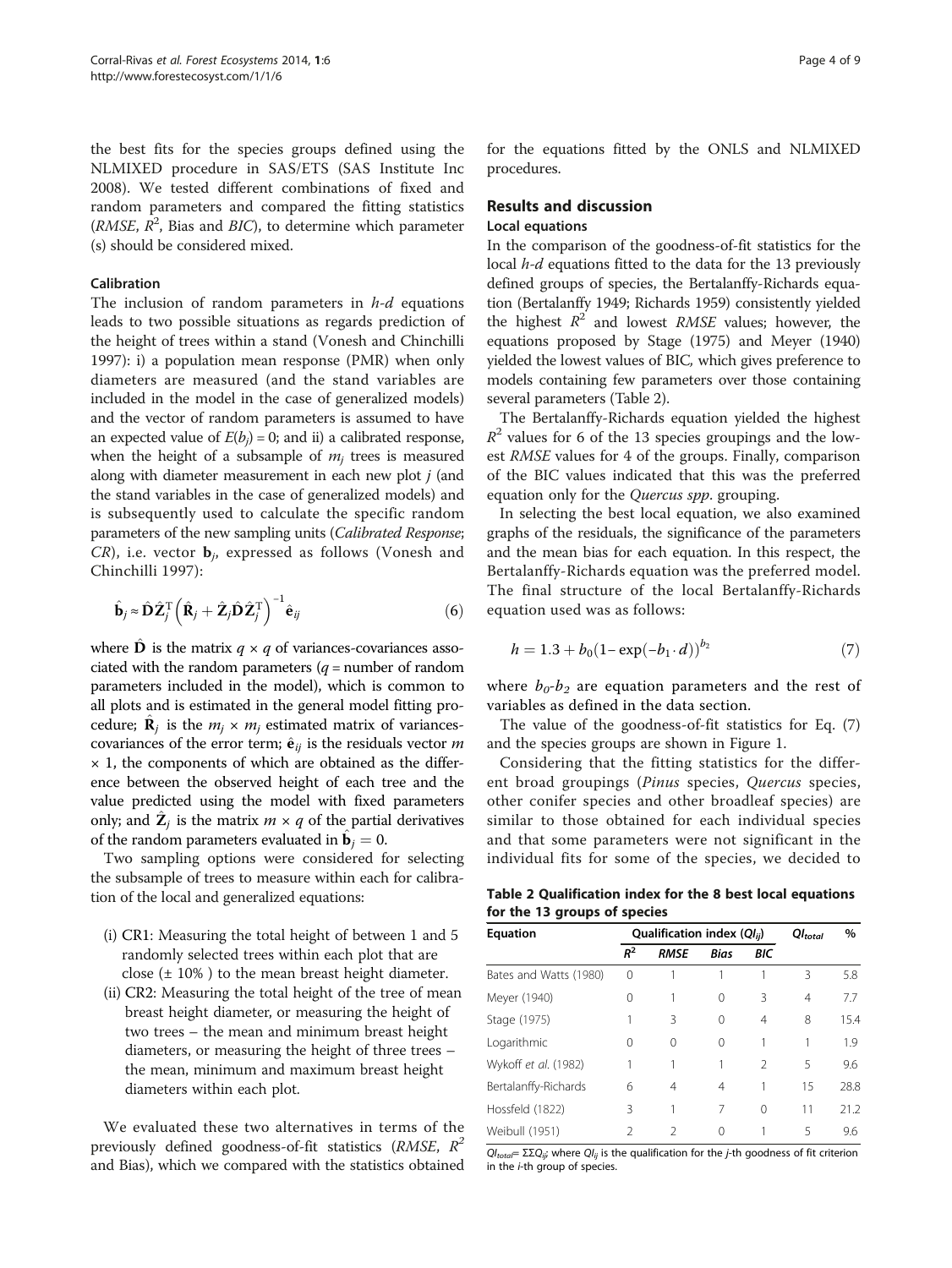<span id="page-4-0"></span>

use 4 different local equations, one for each broad grouping studied.

The parameters in Eq. [\(7](#page-3-0)) and the goodness-of fit statistics, obtained by the ONLS method for the 4 broad groupings, are shown in Table 3.

#### Generalized equations

On relating the parameters in Eq. [\(7](#page-3-0)) to the stand variables, we found that in the 4 groups that included all species, parameter  $b_{0}$ , representative of the asymptote of Eq. ([7](#page-3-0)), was positively correlated (almost 52%) with  $H_0$  and  $D_0$ , whereas parameter  $b<sub>1</sub>$ , representative of "scale" was only positively correlated by more than 50% with Hart's index (HI) in the other conifer species and other broadleaf species and, finally, parameter  $b_2$ , representative of "shape" was also positively correlated ( $\sim$  51%) with  $d_{\sigma}$  and N for the four groups that include all species.

To develop a generalized equation from Eq. [\(7](#page-3-0)), we tested various combinations of the stand variables to improve their efficacy in the fit, taking into account the previously mentioned correlations; this resulted in Eqs (8) and (9). Equation 8 yielded the best fitting statistics for the Pinus and Quercus groups, whereas Eq. (9) yielded the best fitting statistics for the species included in other conifer species and other broadleaf species.

$$
h = 1.3 + b_0 \cdot H_0^{b_1} (1 - \exp(-b_2 \cdot d))^{b_3^{(N/4g)^{b_4}}}
$$
 (8)

$$
h = 1.3 + H_0^{b_0} (1 - \exp(-b_1 \cdot H\mathbf{I} \cdot d))^{(\frac{N}{d_g})^{b_2}}
$$
(9)

where  $b_0-b_2$  are equation parameters and the rest of variables as defined in the data section.

On comparing the goodness-of-fit statistics for Eqs (8) and (9) with those obtained when fitting the 30 generalized equations used in other studies (e.g., López Sanchez et al. [2003;](#page-7-0) Sharma and Zhang [2004](#page-7-0); Sharma and Parton [2007](#page-7-0)), we found that the value of RMSE for Eq. (8) was slightly lower than those obtained by fitting the above-mentioned generalized equations, whereas the value of the RMSE for Eq. (9) was only lower than some of these. However, the latter equations included parameters that were not significant at the 0.05 level. Another advantage of Eq. (9) is that the value of the BIC was lower than that obtained for the 30 generalized equations compared. Analysis of the residuals also revealed that there were no anomalies associated with Eqs (8) and (9) that would indicate non-compliance with the underlying hypotheses of normality, homogeneity of variance or independence of errors. We therefore

Table 3 Estimated parameters and fitting statistics obtained for the local model with and without mixed effects for the groups of species considered

| <b>Species</b>          | Equation | Fittina<br>method | <b>Parameters</b> |                |                |            |              |               |       | <b>Statistics</b> |          |        |  |
|-------------------------|----------|-------------------|-------------------|----------------|----------------|------------|--------------|---------------|-------|-------------------|----------|--------|--|
|                         |          |                   | $b_o$             | b <sub>1</sub> | b <sub>2</sub> | $\sigma_u$ | $\sigma_v^2$ | $\sigma_{uv}$ | $R^2$ | <b>RMSE</b>       | Bias     | BIC    |  |
| Pinus species           | (7)      | <b>ONLS</b>       | 34,9600           | 0.0223         | 1.0148         |            |              |               | 0.73  | 2.95              | 0.004    | 8749.7 |  |
|                         | (10)     | <b>NLMIXED</b>    | 28,6890           | 0.0357         | 1.1148         | 47.9289    | 0.0002       | $-0.0849$     | 0.85  | 2.21              | 0.005    | 6461.0 |  |
| Quercus species         | (7)      | ONLS              | 21.1250           | 0.0240         | 0.9666         |            |              |               | 0.48  | 3.03              | 0.005    | 4021.3 |  |
|                         | (11)     | <b>NLMIXED</b>    | 16.2456           | 0.0317         | 0.9971         | 20.8757    |              |               | 0.71  | 2.25              | 0.014    | 2955.0 |  |
| Other conifer species   | (7)      | ONLS              | 24.4720           | $0.0094*$      | 0.6691         |            |              |               | 0.69  | .62               | 0.002    | 197.1  |  |
|                         | (11)     | NI MIXED          | 134.2700          | 0.0004         | 0.6062         | 15.6000    |              |               | 0.75  | .46               | $-0.013$ | 170.8  |  |
| Other broadleaf species | (7)      | ONLS              | 24.8375*          | $0.0085*$      | 0.7489         |            |              |               | 0.66  | 1.35              | $-0.002$ | 197.8  |  |
|                         | (11)     | <b>NLMIXED</b>    | 94.3893           | 0.0005         | 0.6086         | 130.9100   |              |               | 0.79  | .07               | $-0.015$ | 70.0   |  |

ONLS = fitted by ordinary least squares, NLMIXED = fitted by non-linear mixed effects; \*estimated parameters not significant at the 0.05 level.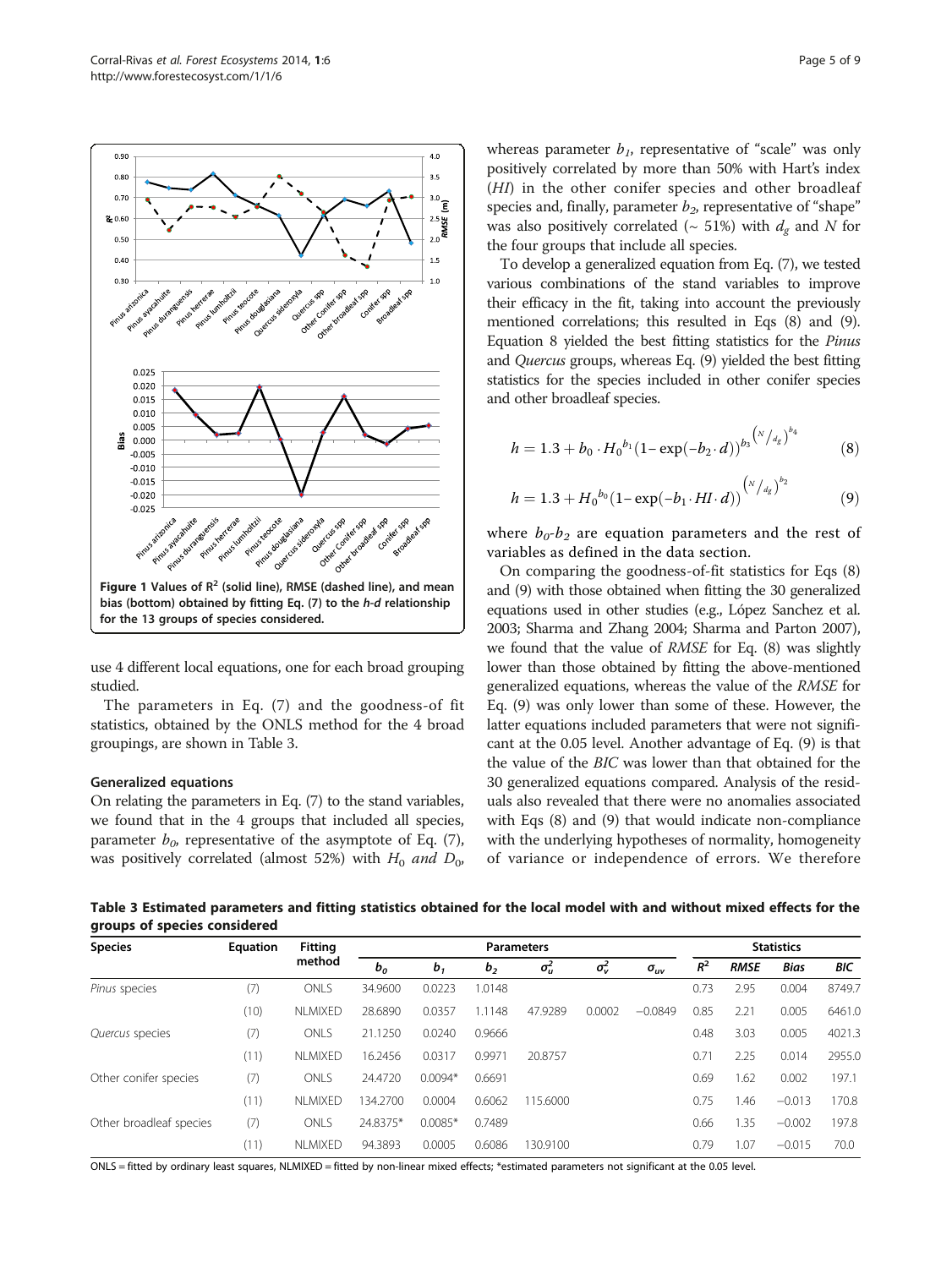<span id="page-5-0"></span>decided to use Eqs [\(8](#page-4-0)) and [\(9](#page-4-0)) as generalized models for the four groups that included all species considered. The values of the parameters of Eqs ([8\)](#page-4-0) and ([9](#page-4-0)) obtained for fitting each group of species are shown in Table 4. The signs and values of all parameters are consistent with their biological interpretation and visual examination of the graphs of the  $h-d$  relationship indicates that its performance was consistent with the theory of growth.

The generalized  $h-d$  equations selected in this study included dominant stand height. This represents an advantage over equations that include the mean height because less effort is required in conventional inventories to estimate the dominant height than the mean height of the stand (López Sanchez et al. [2003\)](#page-7-0). These functions also include the density of the stand in terms of number of trees per unit of area and mean square diameter. Stand density is the most obvious factor affecting the h-d relationship in a stand (Zeide and VanderSchaaf [2002](#page-8-0)); in other words, trees of the same diameter are generally taller in denser stands.

Various stand variables have been proposed as predictors of the h-d relationship: stand age (Curtis [1967;](#page-7-0) Soares and Tomé [2002;](#page-7-0) López Sanchez et al. [2003\)](#page-7-0); crown competition index (Temesgen et al. [2007\)](#page-8-0); geographic variables (Schmidt et al. [2011\)](#page-7-0); and wind speed (Meng et al. [2008](#page-7-0)). Although the inclusion of other variables may improve the predictive capacity of the selected functions, this requires great sampling effort and limits the practical application of the functions and therefore we did not take such variables into account.

#### Effect of mixed models

Parameters  $b_0$ ,  $b_1$  and  $b_2$  in Eqs [\(7\)](#page-3-0) and [\(9](#page-4-0)) determine the asymptote, the scale and the shape of the  $h$ - $d$  curves, re-spectively, whereas in Eq. [\(8\)](#page-4-0), the parameters  $b_0$  and  $b_1$  define the asymptote,  $b_2$  is the scale parameter and  $b_3$  and  $b_4$ define the shape of the curve. In fitting Eq. ([7\)](#page-3-0) to the data from each plot, we found that the parameter that affected the asymptote was the most variable, followed by the scale

parameter. Therefore, in a first step, we fitted Eqs [\(7\)](#page-3-0), ([8](#page-4-0)) and [\(9](#page-4-0)) to the  $h-d$  data by considering the parameters that define the asymptote and scale as mixed, in other words, with a random parameter added. Pinheiro and Bates ([1998](#page-7-0)) obtained similar results and found that the best results were obtained when the asymptote and scale of Eq. [\(7\)](#page-3-0) were considered as random parameters. In most cases, the mixed model did not converge, so that we tested the inclusion of only mixed parameters associated with those parameters that define the asymptote of the  $h$ - $d$  curve until reaching convergence. Similar results have been reported by Sharma and Parton ([2007\)](#page-7-0) and Vargas-Larreta et al. [\(2009](#page-8-0)). Some of the parameters were scaled so that all were of the same order of magnitude and to prevent instability in the fitting function (Calama and Montero [2004\)](#page-7-0). The expressions of the mixed models finally obtained are Eqs (10) to (15):

$$
\hat{h}_{ij} = 1.3 + (b_0 + u_j) (1 - \exp(-(b_1 + v_j)d_{ij}))^{b_2} + e_{ij}
$$
\n(10)

$$
\hat{h}_{ij} = 1.3 + (b_0 + u_j) (1 - \exp(-b_1 \cdot d_{ij}))^{b_2} + e_{ij} \qquad (11)
$$

$$
\hat{h}_{ij} = 1.3 + (b_0 + u_j) \cdot Ho^{b_1} (1 - \exp(-b_2 \cdot d_{ij}))^{b_3(\frac{N}{d_g})^{b_4}} + e_{ij}
$$
\n(12)

$$
\hat{h}_{ij} = 1.3 + b_0 H o^{(b_1 + u_j)} (1 - \exp(-b_2 \cdot d_{ij}))^{b_3(\sqrt{a_g})^{b_4}} + e_{ij}
$$
\n(13)

$$
\hat{h}_{ij} = 1.3 + Ho^{(b_0 + u_j)} \Big( 1 - \exp \Big( \Big( \frac{b_1}{100} \Big) \cdot HI \cdot d_{ij} \Big) \Big)^{\binom{N}{d_g} b_2} + e_{ij}
$$
\n(14)

$$
\hat{h}_{ij} = 1.3 + Ho^{(b_0+u_j)}(1 - \exp((b_1/_{10}) \cdot HI \cdot d_{ij}))^{(\frac{N}{d_g})^{b_2}} + e_{ij}
$$
\n(15)

Table 4 Estimated parameters and fitting statistics obtained for the generalized model with and without mixed effects for the groups of species considered

| <b>Species</b>          | Equation | <b>Fitting</b><br>method | <b>Parameters</b> |                |                |        |           |              |       | <b>Statistics</b> |             |        |  |
|-------------------------|----------|--------------------------|-------------------|----------------|----------------|--------|-----------|--------------|-------|-------------------|-------------|--------|--|
|                         |          |                          | b <sub>o</sub>    | b <sub>1</sub> | b <sub>2</sub> | $b_3$  | $b_4$     | $\sigma_u^2$ | $R^2$ | <b>RMSE</b>       | <b>Bias</b> | BIC    |  |
| Pinus species           | (8)      | <b>ONLS</b>              | 4.4250            | 0.6125         | 0.0392         | .5073  | $-0.0847$ |              | 0.82  | 2.41              | $-0.013$    | 7141.6 |  |
|                         | (12)     | <b>NLMIXED</b>           | 4.1798            | 0.6330         | 0.0398         | 1.8370 | $-0.1428$ | 150<br>0.1   | 0.84  | 2.29              | $-0.011$    | 6730.5 |  |
| Quercus species         | (8)      | <b>ONLS</b>              | 1.1200            | 0.9694         | 0.0363         | 2.8325 | $-0.2697$ |              | 0.66  | 2.45              | 0.031       | 3267.4 |  |
|                         | (13)     | NI MIXFD                 | 1.0046            | 0.9804         | 0.0375         | 2.5189 | $-0.2482$ | 0.0017       | 0.72  | 2.23              | $-0.019$    | 2941.0 |  |
| Other conifer species   | (9)      | <b>ONLS</b>              | 1.2830            | 0.0002         | $-0.1036$      |        |           |              | 0.64  | 1.74              | 0.118       | 224.5  |  |
|                         | (14)     | <b>NLMIXED</b>           | 1.2923            | 0.0231         | $-0.1038$      |        |           | 0.0018       | 0.74  | 1.49              | 0.029       | 177.1  |  |
| Other broadleaf species | (9)      | <b>ONLS</b>              | 1.3120            | 0.0001         | $-0.1634$      |        |           |              | 0.63  | 1.41              | $-0.011$    | 226.0  |  |
|                         | (15)     | <b>NLMIXED</b>           | 1.1986            | 0.0017         | $-0.1352$      |        |           | 0.0027       | 0.79  | 1.06              | $-0.094$    | 63.8   |  |

ONLS = fitted by ordinary least squares, NLMIXED = fitted by non-linear mixed effects.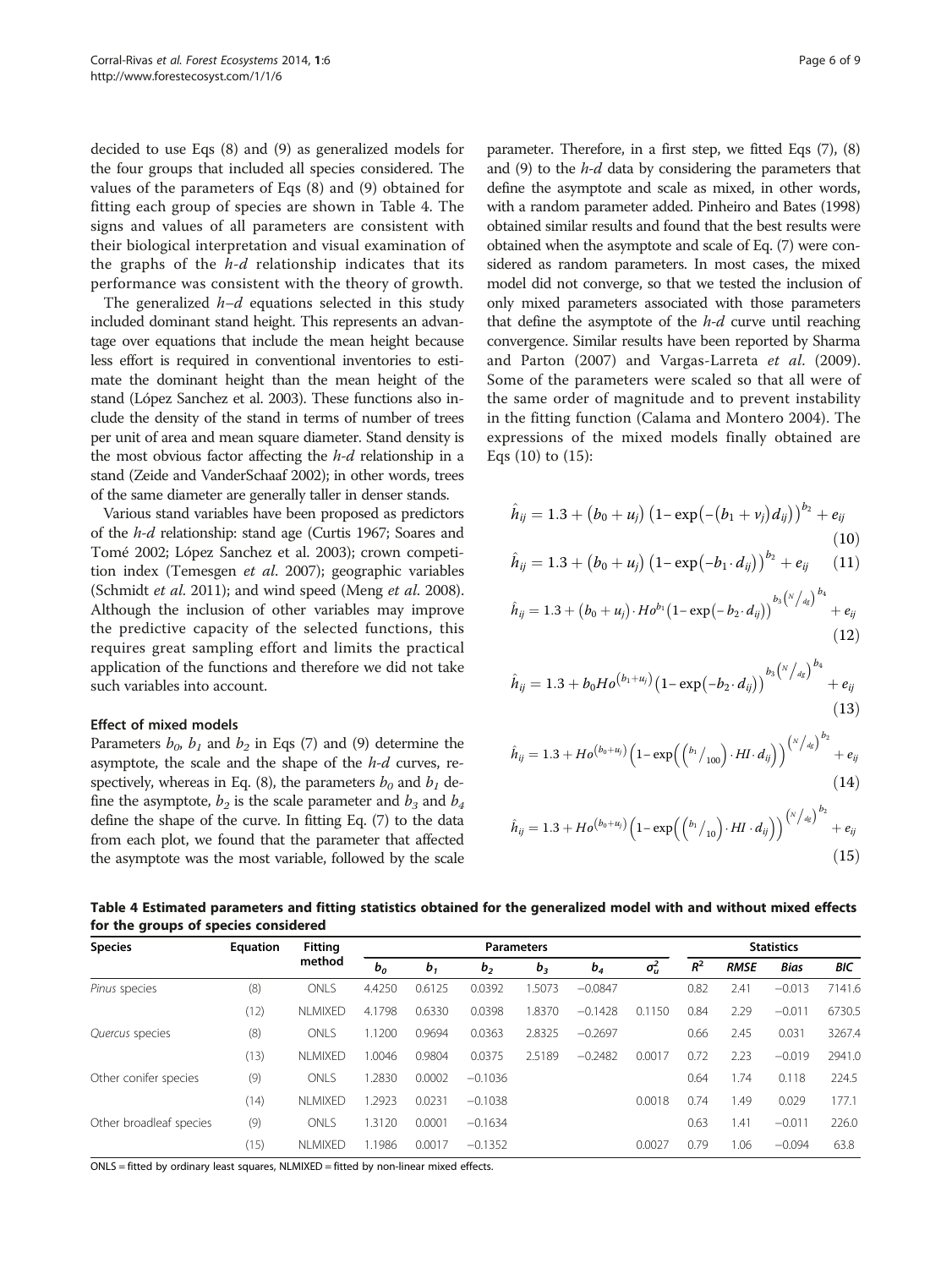<span id="page-6-0"></span>where  $b_0 - b_4$  are the fixed parameters of the model (common to all plots);  $(u_j, v_j) \sim N(0, \tau)$  are the random parameters (specific to each plot); and  $\hat{h}_{ij}$  and  $e_{ij}$  are respectively the height and error estimated by the model for the  $i$ -th observation (tree) in the  $j$ -th plot.

The values of the parameters and goodness-of-fit statistics for the local mixed models (Eqs [10](#page-5-0) and [11](#page-5-0)) and for the generalized mixed models (Eqs [12](#page-5-0) to [15\)](#page-5-0) are shown in Tables [3](#page-4-0) and [4,](#page-5-0) respectively. We compared the RMSE values obtained with the mixed effects equations with those obtained with fixed effects equations (fitted by ONLS); the values obtained with the local mixed model (Eq. [10](#page-5-0)) and the generalized mixed model (Eq. [12](#page-5-0)) for the Pinus grouping were 25.0% and 5.2% lower than those obtained with the local model (Eq. [7\)](#page-3-0) and the generalized model (Eq. [8](#page-4-0)) without random parameters, respectively. For the group of Quercus species, the RMSE values obtained with the local mixed model (Eq. [11\)](#page-5-0) and the generalized mixed model (Eq. [13\)](#page-5-0) were 26.0% and 9.0% lower than those obtained with the local (Eq. [7](#page-3-0)) and the generalized models without random parameters (Eq. [8](#page-4-0)), respectively. For the other conifers, the RMSE values obtained with the local mixed model (Eq. [11\)](#page-5-0) and the generalized mixed model (Eq. [14](#page-5-0)), were 9.8% and 14.3% lower than those obtained with Eqs [\(7](#page-3-0)) and [\(9\)](#page-4-0), respectively. For the group comprising other broadleaf species, the RMSE values were 20.9% and 25.0% lower with the local mixed model (Eq. [11](#page-5-0)) and the generalized mixed model (Eq. [15](#page-5-0)) than with Eqs [\(7\)](#page-3-0) and ([9\)](#page-4-0). The results obtained for BIC and  $R^2$  were similar to those obtained for RMSE.

On inspecting the graphs of the residuals for the heights estimated by the models for each species grouping, we did not find any anomalies that would suggest non compliance of underlying hypothesis of independence of errors or homogeneity of variance. The magnitude of the bias in the residual values estimated by the two fitting methods (ONLS and NLMIXED) was consistent for all ranges and classes of heights observed by the defined species groupings.

#### Calibrated response

Calibration option CR1 for Eq. [\(12](#page-5-0)) in Pinus species and Eq. [\(13\)](#page-5-0) in Quercus species was the most accurate when the total height of a subsample of 3 trees close  $(\pm 10\%)$ to the mean breast height diameter for the plot was measured (Figure 2), as indicated by the slight decrease in the RMSE by 0.4% and 3.0% respectively for the two groups relative to the values estimated by the generalized model (Eq. [8\)](#page-4-0) fitted without random parameters. For the other broadleaf species, calibration option CR2 for Eq. ([14\)](#page-5-0) was the most accurate (in terms of RMSE) when a subsample of 3 trees of mean, minimum and maximum breast height diameter were measured in each plot, as the RMSE was 21% lower than that estimated with the generalized model fitted without random parameters (Eq. [9](#page-4-0)). Finally, in the group of other conifer species, the RMSE value obtained with Eq. [\(15](#page-5-0)) and calibration option CR2 was 13% lower than that obtained with the generalized model fitted without random parameters (Eq. [9\)](#page-4-0). Vargas-Larreta et al. [\(2009](#page-8-0)) found that the decrease in RMSE varied between 3.7 and 13.3% on calibrating the model of Sharma and Parton ([2007](#page-7-0)) with data from 1 tree selected at random in the plot. However, Calama and Montero [\(2004](#page-7-0)) observed that use of a subsample of the 5 trees with the largest diameters significantly decreased the RMSE value; Castedo Dorado et al. ([2006](#page-7-0)) observed that the bias estimated with Schnute's generalized equation was lower when a subsample of the 3 trees with the smallest diameters was used for calibration than when the estimate was made without random parameters.

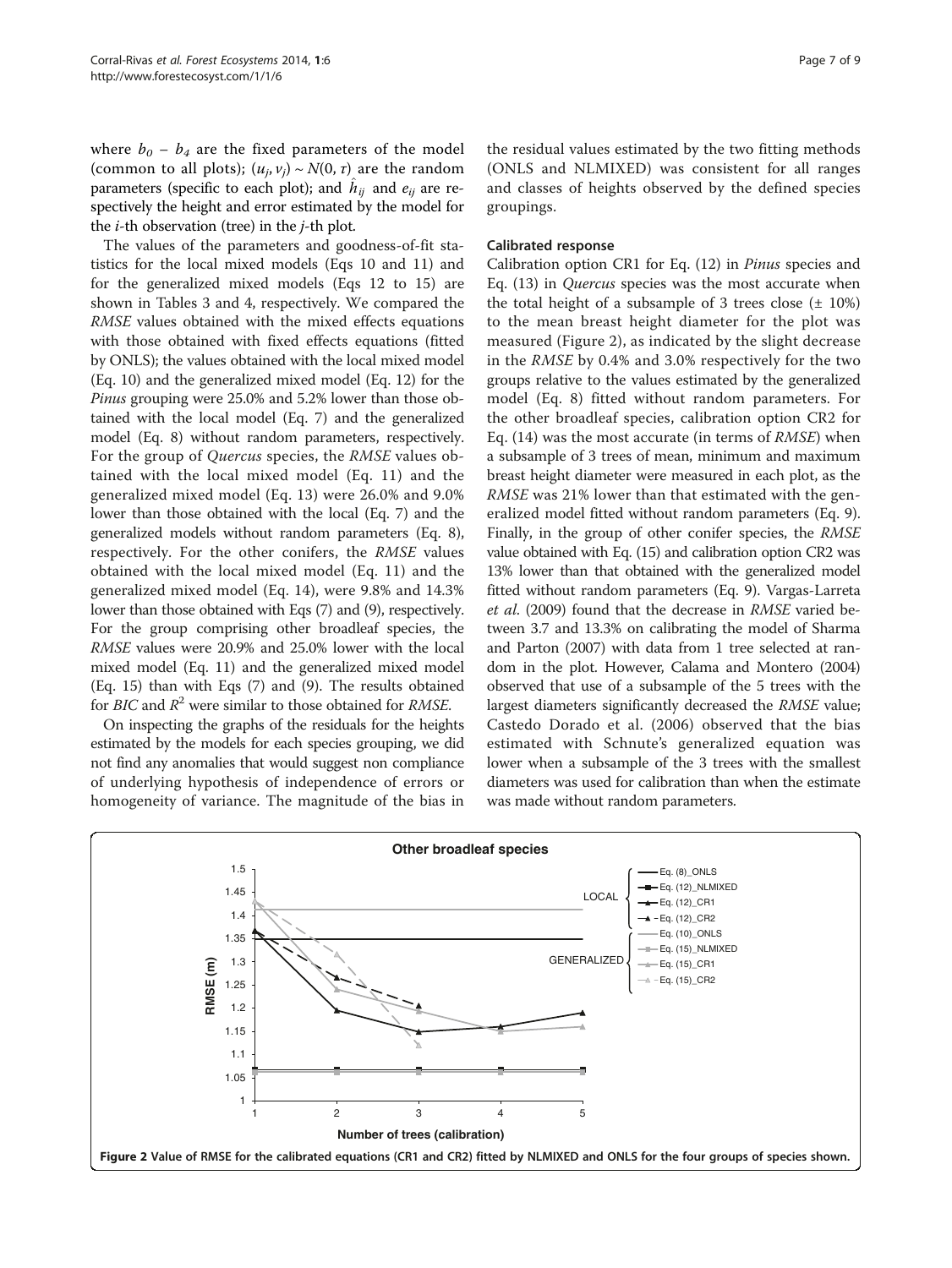<span id="page-7-0"></span>The variation in the value of RMSE with respect to the number of trees used with the two calibration options for the four main groups of species studied is shown in Figure [2.](#page-6-0) This statistic was also compared with those values obtained when fitting the equations by the NLMIXED (minimum value of RMSE reached only using all trees as a calibration subsample) and ONLS (maximum value of RMSE using only fixed parameters) methods.

In the calibration process, the reduction in the RMSE value was particularly evident with the generalized mixed models for the other broadleaf species and other conifer species (21.0% and 13.0% respectively) compared with the generalized model fitted without random parameters; however, for the Pinus and Quercus groupings, the decrease in the value of this statistic was lower. Both calibration options resulted in an important reduction of RMSE for the local mixed model compared to the same model fitted without random parameters for all the groups analized. In accordance with Trincado et al. [\(2007](#page-8-0)), the use of a local mixed model in forest inventories with a subsample of trees to calibrate and then predict the total height of all trees not used in calibration allows retention of a simple model structure (i.e. without the need to include stand predictor variables) and may be an useful alternative to generalized mixed models when there is a lack of data to calculate stand variables.

#### Conclusions

Two generalized equations (Eqs [8](#page-4-0) and [9](#page-4-0)) were derived from a local equation (Eq. [7\)](#page-3-0) and used to estimate total tree height from breast height diameter and stand variables for the 25 species identified in the sample by using mixed models. The variability between plots is explained in terms of the random effect of each plot and from the stand variables included in the generalized models.

For species in the Pinus and Quercus groups, inclusion of the height measurements of 3 trees close  $(\pm 10\%)$  of the mean breast height diameter from each plot improved the predictive capacity of the calibrated model. For the species included in other broadleaf species and other conifer species, the predictive capacity of the model was improved by including the total height measured in a subsample of 3 trees of minimum, mean and maximum breast height diameter. The possibility of using complementary data from the stands to calibrate the mixed models provides a clear advantage over models developed by other procedures, which require large amounts of data or are less accurate.

#### Competing interests

The authors declare that they have no competing interests.

#### Authors' contributions

SCR provied the experimental data, wrote the article and analyzed the data with JGAG and FCC. JJCR supervised the work and coordinated the research project. All authors read and approved the final manuscript.

#### Acknowledgements

The present investigation was financially supported by the "Programa de Mejoramiento del Profesorado" (project: Seguimiento y Evaluación de Sitios Permanentes de Investigación Forestal y el Impacto Socioeconómico del Manejo Forestal en Norte de México). The study was conducted during the doctoral studies of the first author at the Universidad de Santiago de Compostela USC (Spain), supported by "Programa Banco Santander – USC" (becas para estancias predoctorales destinadas a docentes e investigadores de América Latina).

#### Author details

1Instituto Tecnológico de El Salto, Mesa del Tecnológico s/n. Apdo. Postal No. 2, El Salto P.N. 34950, Durango, México. <sup>2</sup>Departamento de Ingeniería Agroforestal, Universidad de Santiago de Compostela. Escuela Politécnica Superior, Campus Universitario, 27002 Lugo, España. <sup>3</sup>Instituto de Silvicultura e Industria de la Madera, Universidad Juárez del Estado de Durango, Blvd. del Guadiana # 501., Cuidad Universitaria, 34160 Durango, México.

#### Received: 15 May 2013 Accepted: 19 September 2013 Published: 26 February 2014

#### References

- Bates DM, Watts DG (1980) Relative curvature measures of nonlinearity. J R Stat Soc 42:1–16
- Bertalanffy LV (1949) Problems of organic growth. Nature 163:156–158
- Bi H (2000) Trigonometric variable-form taper equations for Australian eucalyptus. For Sci 46:397–409
- Calama R, Montero G (2004) Interregional nonlinear height–diameter model with random coefficients for stone pine in Spain. Can J For Res 34:150–163
- Castedo Dorado F, Diéguez-Aranda U, Barrio Anta M, Sánchez Rodríguez M, Gadow KV (2006) A generalized height–diameter model including random components for radiata pine plantations in northwestern Spain. For Ecol Manage 229:202–213
- Curtis RO (1967) Height–diameter and height–diameter–age equations for second-growth Douglas-fir. For Sci 13:365–375
- García ME (1981) Modificaciones al Sistema de Clasificación Climática de Köppen, 4ath edition. Instituto de Geografía, Universidad Nacional Autónoma de México, México D.F
- Gregoire TG (1987) Generalized error structure for forestry yield models. For Sci 33:423–444
- Hossfeld JW (1822) Mathematik für Forstmänner, Ökonomen und Cameralisten, 4th edition Gotha, Hennings p 472.
- Huang S, Price D, Titus SJ (2000) Development of ecoregion-based height–diameter models for white spruce in boreal forests. For Ecol Manage 129:125–141
- Lappi J (1997) A longitudinal analysis of height/diameter curves. For Sci 43:555–570
- Littell RC, Milliken GA, Stroup WW, Wolfinger RD (1996) SAS System for Mixed Models. SAS Institute Inc., Cary
- López Sanchez CA, Varela JG, Dorado FC, Alboreca AR, Soalleiro RR, Alvarez Gonzalez JG, Rodriguez FS (2003) A height–diameter model for Pinus radiata D. Don in Galicia (Northwest Spain). Ann For Sci 60:237–245
- Meng SX, Huang S, Lieffers VJ, Nunifu T, Yang Y (2008) Wind speed and crown class influence the height-diameter relationship of lodgepole pine: Nonlinear mixed effects modeling. For Ecol Manage 256:570–577
- Meyer HA (1940) A mathematical expression for height curves. J For 38:415–420 Pinheiro JC, Bates DM (1998) Model Building for Nonlinear Mixed Effects Model.
- Department of Biostatistics, University of Wisconsin, Madison, Wis.. 11
- Richards FJ (1959) A flexible growth function for empirical use. J Exp Biol 10:290–300
- SAS Institute Inc (2008) SAS/ETS® 9.2 User's Guide. SAS Institute Inc, Cary, NC, p 2861
- Schmidt M, Kiviste A, Gadow KV (2011) A spatially explicit height-diameter model for Scots pine in Estonia. Eur J For Res 130:303–315
- Schwarz G (1978) Estimating the dimension of a model. Ann Stat 5(2):461–464
- Sharma M, Parton J (2007) Height–diameter equations for boreal tree species in Ontario using a mixed-effects modeling approach. For Ecol Manage 249:187–198
- Sharma M, Zhang SY (2004) Height–diameter models using stand characteristics for Pinus banksiana and Picea mariana. Scand J For Res 19:442–451
- Soares P, Tomé M (2002) Height–diameter equation for first rotation eucalypt plantations in Portugal. For Ecol Manage 166:99–109